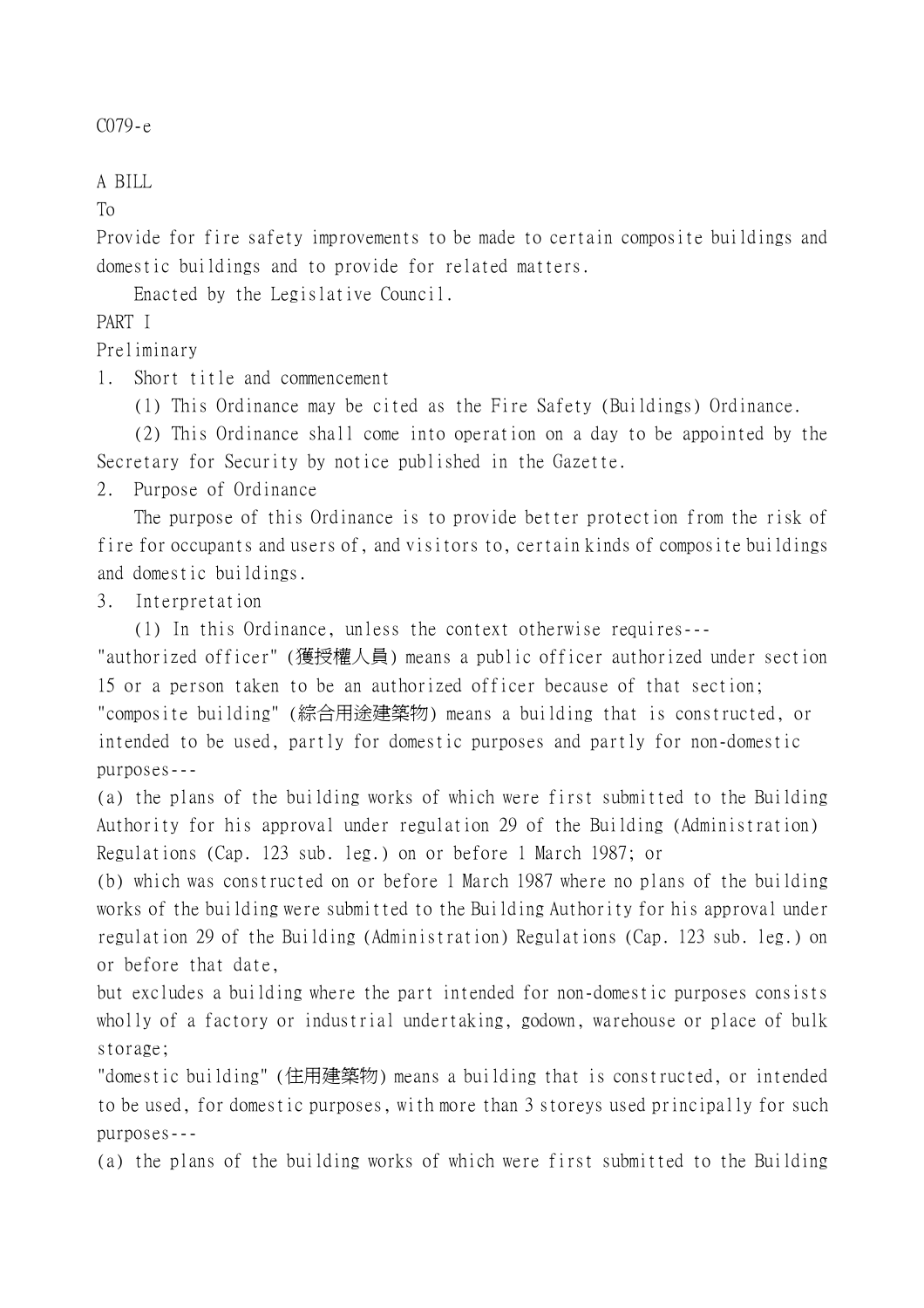Authority for his approval under regulation 29 of the Building (Administration) Regulations (Cap. 123 sub. leg.) on or before 1 March 1987; or

(b) which was constructed on or before 1 March 1987 where no plans of the building works of the building were submitted to the Building Authority for his approval under regulation 29 of the Building (Administration) Regulations (Cap. 123 sub. leg.) on or before that date,

and includes ancillary club house, carpark and recreation facilities that are provided for the exclusive use of residents of the building and persons invited to use them by such residents;

"domestic purposes" (住用用途), in respect of a composite building or domestic building, means use for human habitation, but does not include a building or part of a building that is used for a hotel, guesthouse, home for the elderly, child care centre or nursery;

"enforcement authority" (執行當局)---

(a) in relation to the planning, design and construction of a composite building or domestic building, means the Director of Buildings; and

(b) in relation to any fire service installation or equipment, means the Director of Fire Services;

"fire safety compliance order" (符合消防安全令) means a fire safety compliance order made under section 6;

"fire safety direction" (消防安全指示) means a fire safety direction given under section 5;

"fire service installation or equipment" (消防裝置或設備) means any installation or equipment manufactured, used or designed to be used for the purpose of---

(a) extinguishing, attacking, preventing or limiting a fire;

(b) giving warning of a fire; or

(c) providing access to any premises or place for the purpose of extinguishing, attacking, preventing or limiting a fire;

"function" (職能) includes a power and a duty;

"mechanical ventilating system" (機械通風系統) includes an air conditioning system; "non-domestic purposes" (非住用用途), in respect of a composite building, means use for a purpose other than domestic purposes;

"occupier" (佔用㆟) means the person who is occupying a building or part of a building (whether as owner or under any form of lease or licence);

"owner" (擁有人) has the same meaning as in the Buildings Ordinance (Cap. 123); "prohibition order" (禁止令) means an order made under section 7.

(2) For the purposes of this Ordinance, where a building or part of a building is unoccupied, the owner shall be deemed to be the occupier and the enforcement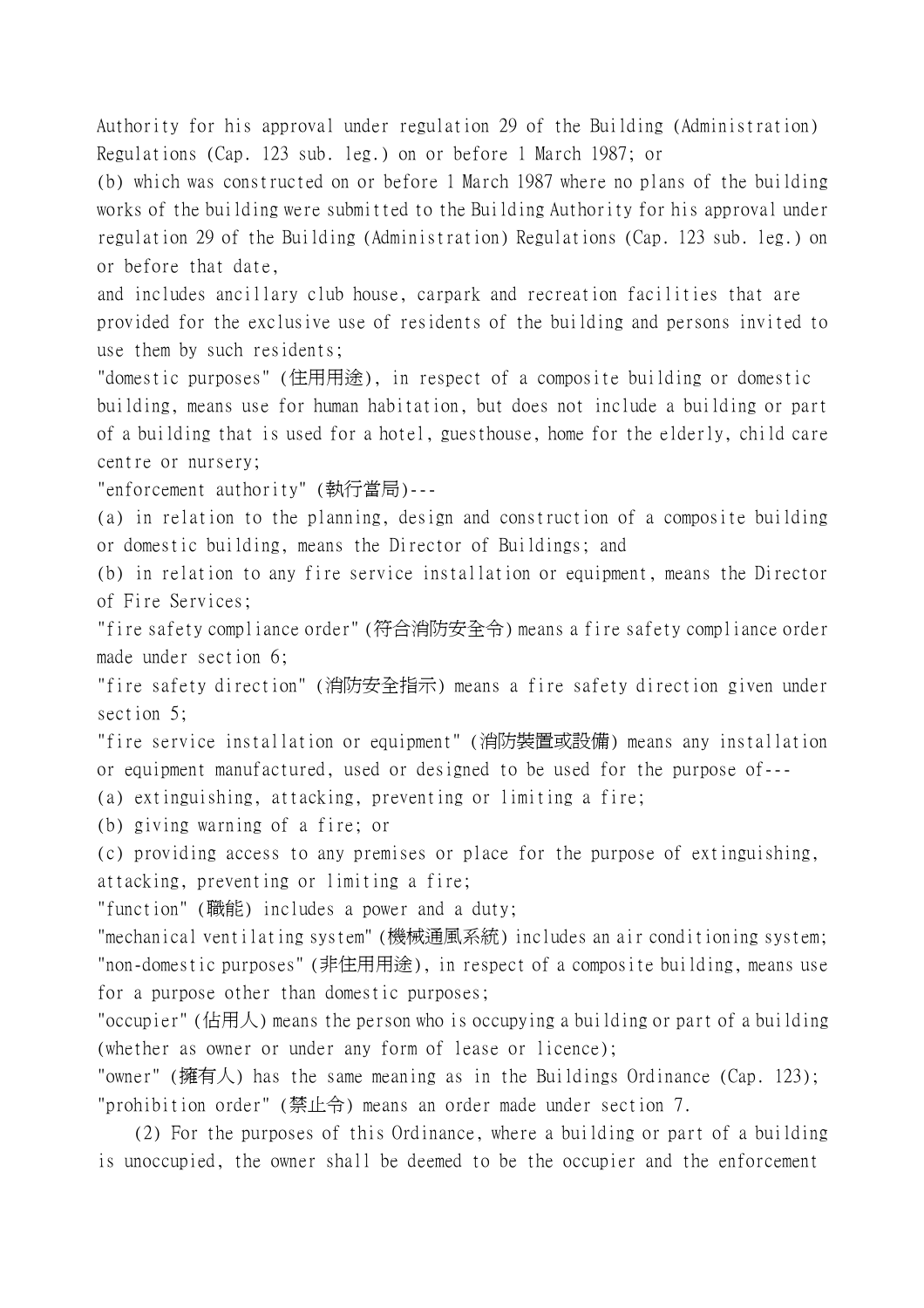authority may exercise any of his powers in relation to an occupier by exercising them with respect to the owner, and the owner shall continue to be liable in respect of any exercise of such powers under this subsection notwithstanding that the building or part of a building in respect of which the powers were exercised are subsequently occupied.

(3) For the avoidance of doubt, "non-domestic purposes" (非住用用途) includes use as a hotel, guesthouse, home for the elderly, child care centre or nursery. 4. Application of Ordinance

This Ordinance applies to composite buildings and domestic buildings but does not apply to such a building if it was constructed in accordance with the Buildings Ordinance (Application to the New Territories) Ordinance

(Cap. 121).

PART II

Compliance with Fire Safety Measures

5. Owner or occupier may be directed to

comply with fire safety measures

(1) Where one person owns all of it, the relevant enforcement authority may serve on the owner of a composite building or domestic building a fire safety direction directing him to comply with---

(a) in the case of a composite building---

(i) with respect to the part that is intended for non-domestic purposes, all or any of the requirements in Schedule 1;

(ii)with respect to the part that is intended for domestic purposes, all or any of the requirements in Schedule 2;

(b) in the case of a domestic building, all or any of the requirements in Schedule 2,

or such other measures in place of any of the requirements in Schedule 1 or 2, as the case may be, as the relevant enforcement authority considers appropriate, if he is of the opinion that it would not be reasonable for the owner to comply with such requirements, having regard to the structural integrity of the building and the technology available to comply with such requirements.

(2) Where more than one person owns it and each owner has an exclusive right to occupy a specified part of it, the relevant enforcement authority may serve on the owner of a composite building or domestic building, in respect of the relevant part he exclusively occupies or in respect of the part he does not exclusively occupy, a fire safety direction directing him to comply with---

(a) in the case of part of a composite building---

(i) with respect to a part that is intended for non-domestic purposes, all or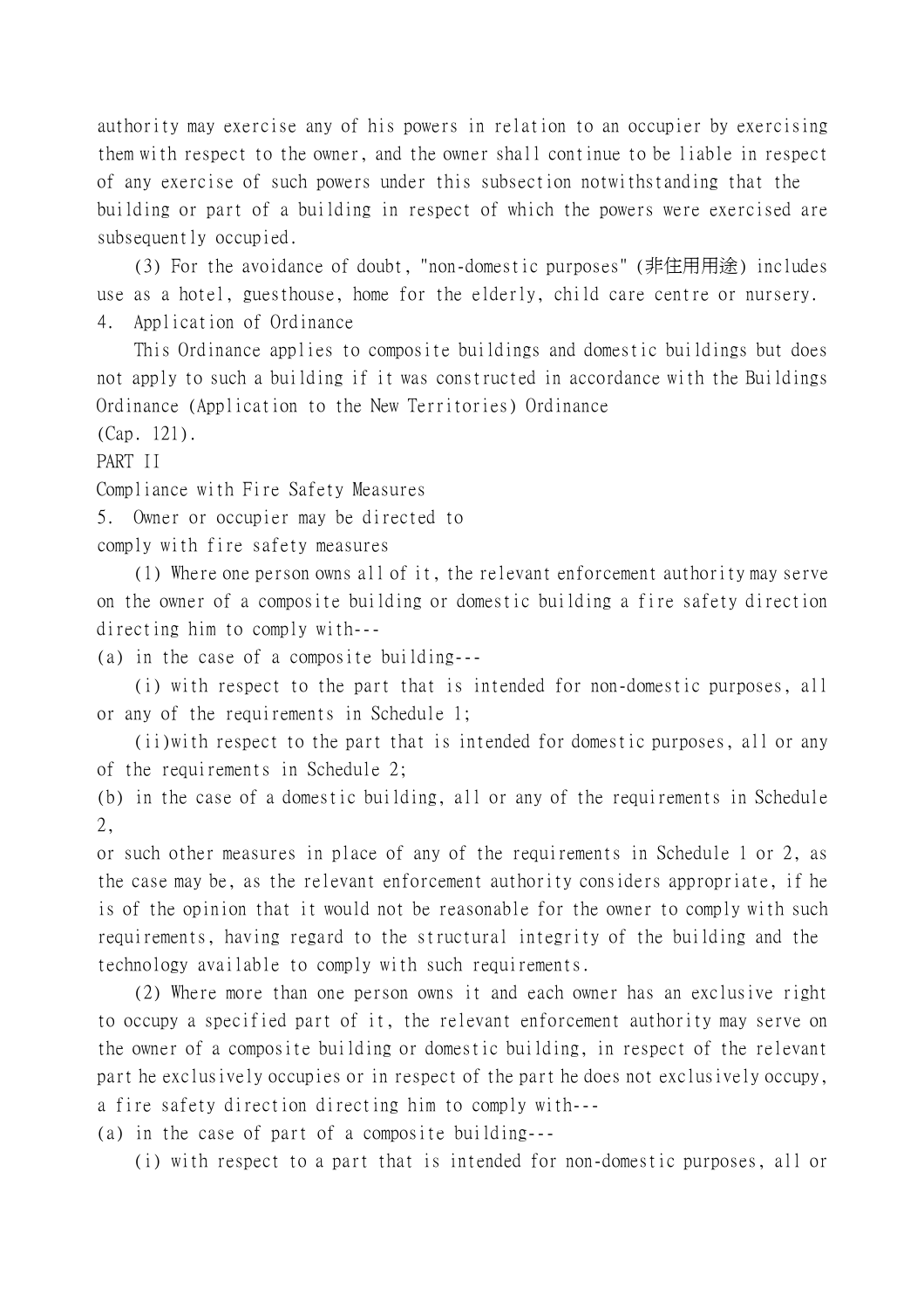any of the requirements in Schedule 1;

(ii)with respect to a part that is intended for domestic purposes, all or any of the requirements in Schedule 2;

(b) in the case of part of a domestic building, all or any of the requirements in Schedule 2,

or such other measures in place of any of the requirements in Schedule 1 or 2, as the case may be, as the relevant enforcement authority considers appropriate, if he is of the opinion that it would not be reasonable for the owner to comply with such requirements, having regard to the structural integrity of the building and the technology available to comply with such requirements. For the purpose of integration of fire service installations and equipment between the parts of the building exclusively occupied by different owners, a fire safety direction in respect of such installations and equipment may include directions to the owner to provide the relevant connections or other forms of integration.

(3) The relevant enforcement authority may serve on the occupier of a composite building, in respect of a part intended for non-domestic purposes, a fire safety direction directing him to comply with all or any of the requirements in Schedule 3.

(4) A fire safety direction must be in writing and must specify the period within which it is to be complied with. That period must be a reasonable one that allows an owner or occupier of the building or part of a building sufficient time to comply with the requirements of the direction.

(5) The relevant enforcement authority may, by similar notice, from time to time amend or withdraw a direction.

(6) A fire safety direction remains in force until---

(a) it is complied with to the satisfaction of the relevant enforcement authority; (b) it is withdrawn by that authority; or

(c) it is replaced by a fire safety compliance order.

(7) A fire safety direction may be given by both enforcement authorities acting jointly. Such a direction may be amended or withdrawn only by both enforcement authorities acting jointly.

(8) An owner or occupier who, without reasonable excuse, fails to comply with a fire safety direction is guilty of an offence and is liable on conviction to a fine at level 4 and to a further fine of \$2,500 for each day or part of a day during which the failure continues after the expiry of the period specified in the direction.

(9) The reference in subsection (8) to reasonable excuse includes, but is not limited to, the excuse that, at the time when the fire safety direction was not complied with, it was not reasonable to expect the owner or occupier of the building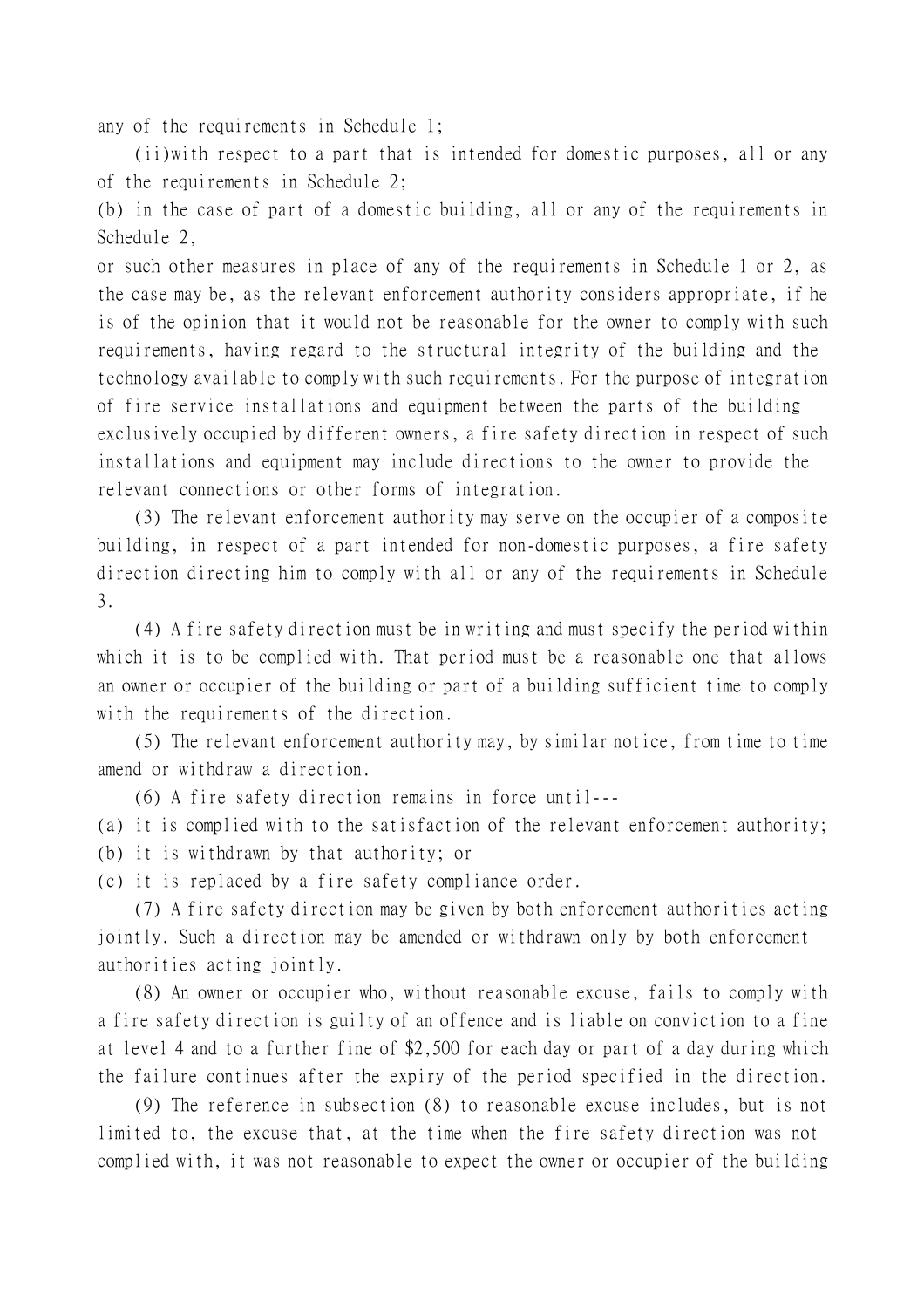or part of a building to comply with the direction---

(a) because of the risk of prejudicially affecting the structural integrity of the building or part of a building where it is located; or

(b) because the technology required to comply with the direction is not reasonably available.

(10)For the purposes of assisting the relevant enforcement authority in determining under subsection (1) or (2) what, if any, measures in place of any of the requirements in Schedule 1 or 2, as the case may be, would be appropriate in a particular case, having regard to the structural integrity of the building and the technology available to comply with such requirements, the relevant enforcement authority may establish a committee consisting of such persons with relevant expertise as he considers appropriate to give advice on such matters.

6. Magistrate may make fire safety

compliance orders

(1) A magistrate who finds an owner or occupier of a composite building or an owner of a domestic building guilty of an offence against section 5(8) may, on the application of the relevant enforcement authority, make a fire safety compliance order directing the owner or occupier to comply with all or any of the requirements specified in the fire safety direction to which the offence related.

(2) A fire safety compliance order must specify the period within which it is to be complied with. That period must be a reasonable one that allows the owner or occupier concerned sufficient time to comply with the requirements of the order.

(3) A fire safety compliance order replaces the relevant fire safety direction.

(4) A magistrate may, on the application of the relevant enforcement authority or the applicable owner or occupier, revoke or vary a fire safety compliance order made in respect of that owner or occupier.

(5) The applicable owner or occupier is entitled to be heard on the hearing of an application made by an enforcement authority under this section.

(6) A fire safety compliance order ceases to have effect when revoked under subsection (4) or when the relevant enforcement authority has, by written notice, informed the magistrate's clerk that the order has been complied with. That authority is required to serve a copy of the notice on the applicable owner or occupier.

(7) An application under this section may be made by both enforcement authorities acting jointly.

(8) An owner or occupier who fails to comply with a fire safety compliance order is guilty of an offence and is liable on conviction to a fine at level 5 and to a further fine of \$5,000 for each day or part of a day during which the failure continues after the expiry of the period specified in the order.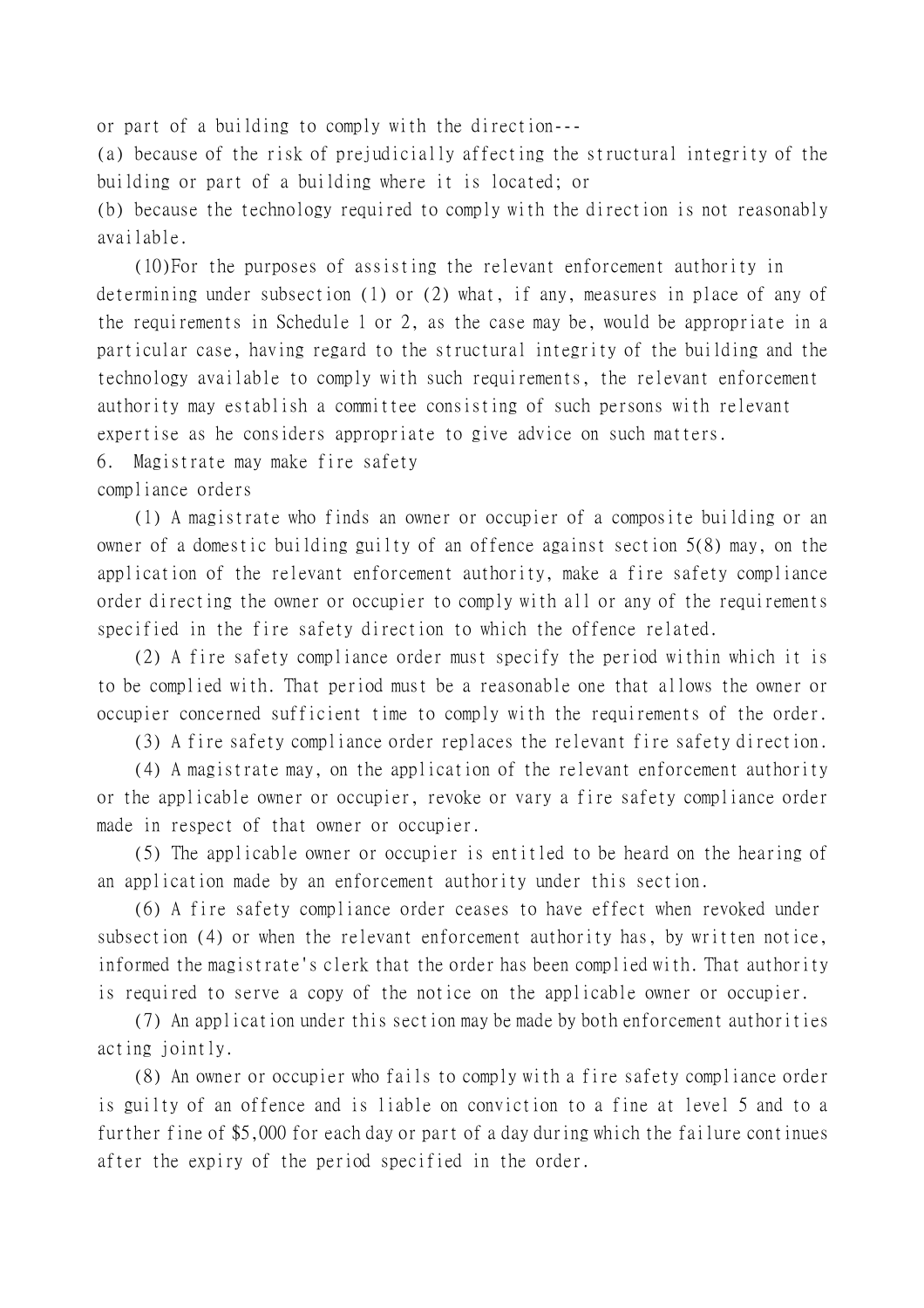7. District Court may make orders prohibiting occupation of a building or part of a building

(1) An enforcement authority may apply to the District Court for an order under this section on the ground that a requirement of a fire safety direction or a fire safety compliance order is not being, or has not been, complied with.

(2) An application under this section may be made at any time after the period for complying with the relevant fire safety direction or the relevant fire safety compliance order has expired and not before.

(3) An application under this section may be made by both enforcement authorities acting jointly.

(4) An enforcement authority must give at least 7 days' notice to the applicable owner or occupier before making an application under this section.

(5) The procedure for hearing and determining an application under this section is to be in accordance with rules of court made under the District Court Ordinance (Cap. 336).

(6) On the hearing of an application under this section, the District Court may make an order prohibiting the occupation of the relevant building or part of a building, but only if it is satisfied that---

(a) the owner or occupier has failed to comply with a requirement specified in a fire safety direction or a fire safety compliance order;

(b) it is reasonable to expect the owner or occupier to comply with the requirement; (c) the time allowed for complying with the requirement is reasonable;

(d) it is reasonable and necessary in the circumstances to make the order; and (e) there could be substantial fire risks if the relevant building or part of a building is occupied.

8. Effect of prohibition order

(1) While a prohibition order is in force---

(a) (i) save with the permission in writing of the relevant enforcement authority, no person, other than an authorized officer in the course of his duty, shall occupy the relevant building or part of a building;

(ii)where he thinks fit, the relevant enforcement authority may, subject to such conditions as he thinks fit, by notice in writing permit any person to occupy the relevant building or part of a building for the purpose of implementing measures necessary for the discharge or revocation of the prohibition order; or

(iii) any permission granted under subparagraph (ii) may be cancelled by the relevant enforcement authority at any time and for any reason; and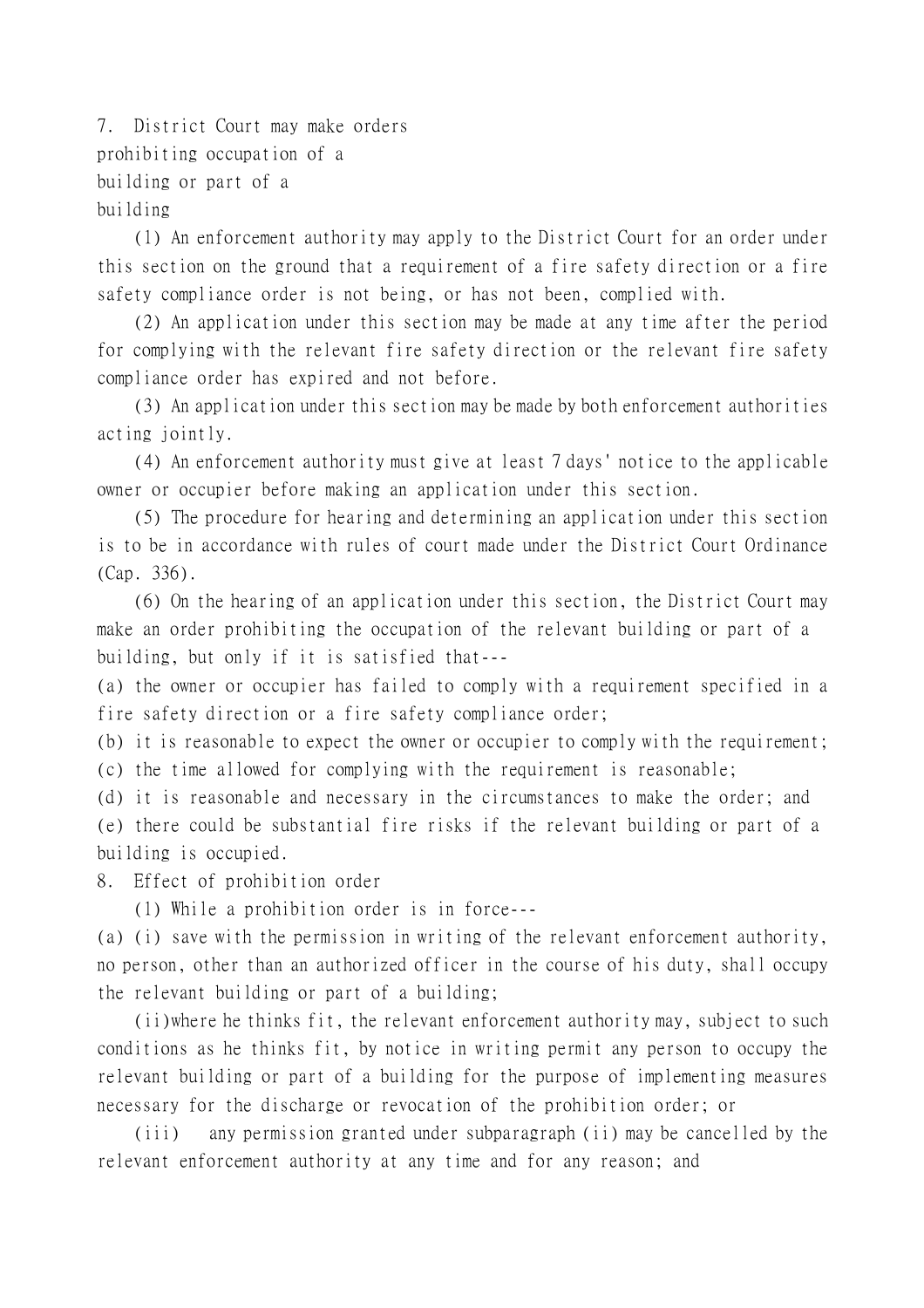(b) the applicable owner and, if the owner is not the occupier, the occupier must take all practicable steps to ensure that any of the requirements in paragraph (a) is complied with.

(2) A prohibition order takes effect---

(a) 28 days after the date on which it is served on the owner or occupier; or (b) if that owner or occupier appeals against the order, when the appeal is finally rejected or is withdrawn.

(3) Despite subsection (2), the District Court may, if of the opinion that in the particular circumstances it is appropriate to do so, direct a prohibition order to come into force from the date on which the order is served on the owner or occupier or from a later date that is before the end of the 28-day period referred to in subsection  $(2)(a)$ .

(4) A prohibition order remains in force until it is discharged under section 12(5), is revoked under section 13 or the building or part of a building ceases to exist, whichever first occurs.

(5) In subsection (2)(b), a reference to an appeal includes a reference to an appeal from a decision determining the appeal.

9. Offence in relation to the contravention

of prohibition order

A person who, without reasonable excuse, contravenes section 8(1) is guilty of an offence and is liable on conviction to a fine of \$250,000 and to imprisonment for 3 years and to a further fine of \$25,000 for each day or part of a day during which the contravention continues.

10. Copy of prohibition order to be

posted at entrances to affected

building or part of a building

(1) As soon as practicable after a prohibition order is made, the relevant enforcement authority must, in addition to serving a copy of the order on the owner or occupier, post a copy of it in a conspicuous place---

(a) inside the building or part of a building; or

(b) at or in the immediate vicinity of each entrance to the building or part of a building,

to which the order relates.

(2) Failure to comply with subsection (1) does not invalidate the effect of such an order.

(3) While a prohibition order is in force, any person who, without lawful authority, removes, defaces or otherwise interferes with a copy of the order posted in accordance with subsection (1) is guilty of an offence and is liable on conviction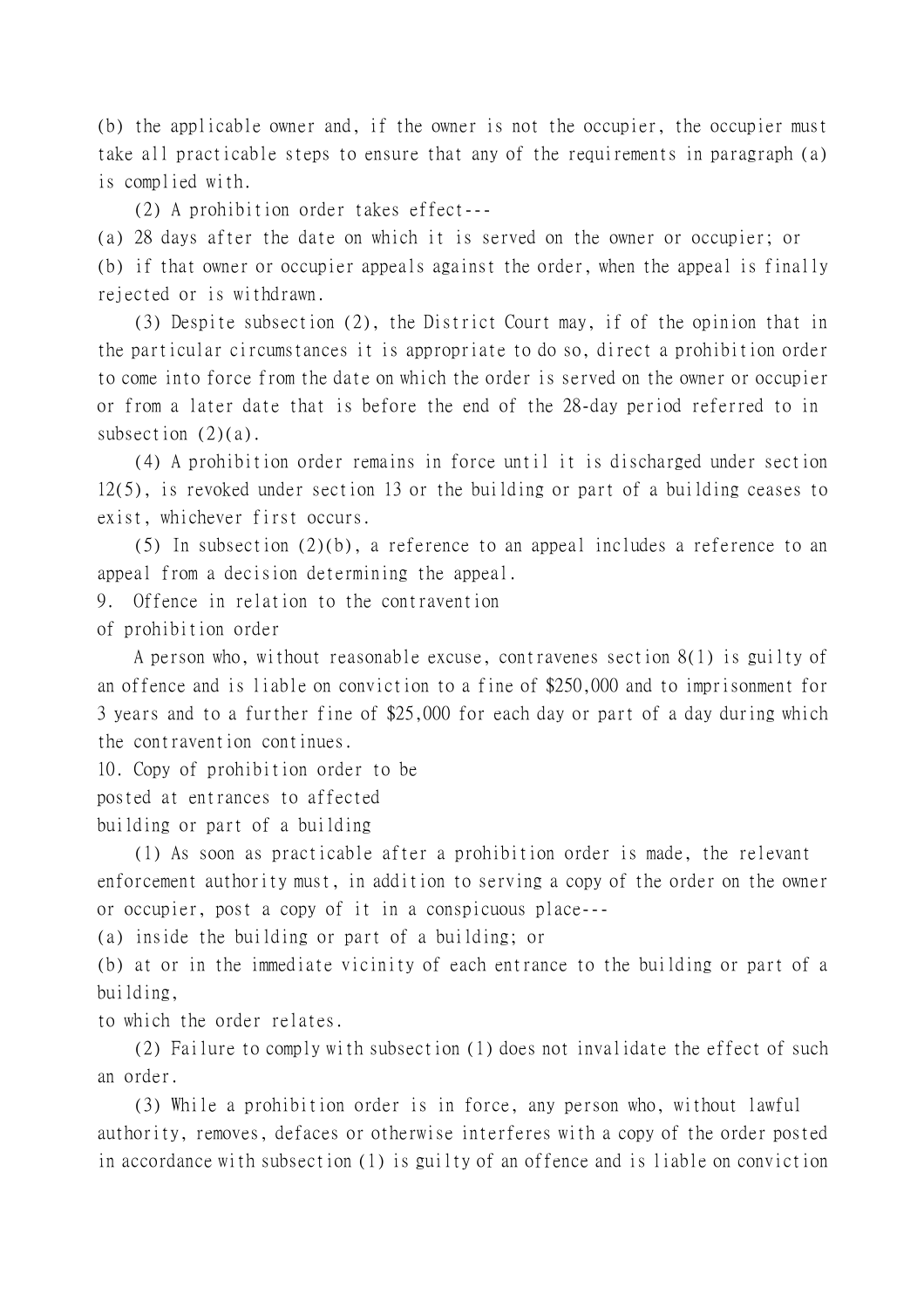to a fine at level 2.

(4) As soon as practicable after a prohibition order has ceased to have effect, the relevant enforcement authority must, as far as practicable, remove from the premises all copies of the order posted in accordance with subsection (1). 11. Power to remove persons from building, etc.

A police officer of or above the rank of inspector---

(a) may remove from the building or part of a building in respect of which a prohibition order is in force any person who is apparently contravening or about to contravene section 8(1); and

(b) may prevent any such person from re-entering the building or part of a building while the order remains in force.

12. Owner or occupier of building may

request certificate of compliance

(1) At any time while a prohibition order is in force in respect of a building or part of a building, the owner or occupier thereof may, by notice in writing served on the relevant enforcement authority, request that authority to issue a certificate that the requirements of the fire safety direction or fire safety compliance order, as the case may be, that gave rise to the making of the order have been complied with.

(2) As soon as practicable after receiving a request under subsection (1), the relevant enforcement authority must, if it is satisfied that the requirements of the fire safety direction or fire safety compliance order, as the case may be, have been complied with, issue to the owner or occupier a certificate of compliance. If that authority is not so satisfied, it must reject the request.

(3) The relevant enforcement authority may also issue a certificate of compliance to an owner or occupier in respect of a building or part of a building for which a prohibition order is in force without a request under subsection (1) if at any time it is satisfied that the requirements of the fire safety direction or fire safety compliance order, as the case may be, that gave rise to the making of the order have been complied with.

(4) As soon as practicable after issuing a certificate of compliance, the relevant enforcement authority must make an application to the District Court for the discharge of the relevant order. The application must be accompanied by a copy of the certificate of compliance.

(5) On considering an application made under subsection (4), the District Court must discharge the relevant order unless it is of the opinion that there are special grounds for not doing so.

(6) As soon as practicable after rejecting a request made under subsection (1),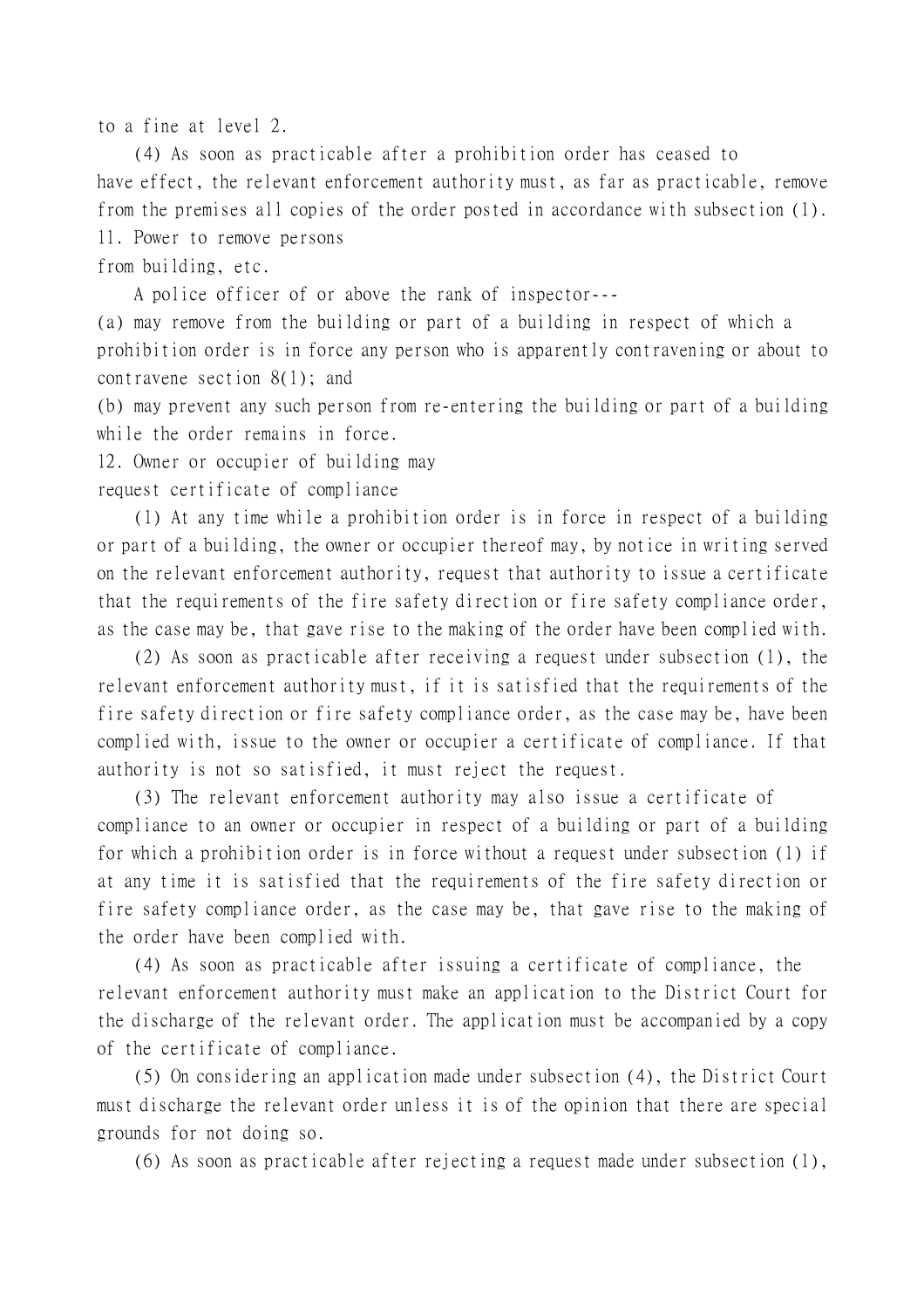the relevant enforcement authority must, by written notice, inform the owner or occupier of the building or part of a building concerned of the rejection and the reasons for it.

13. Right to apply to District Court for revocation of prohibition order

(1) If the relevant enforcement authority---

(a) rejects the request of the relevant owner or occupier for the issue of a certificate of compliance under section 12; or

(b) fails to issue such a certificate within 28 days after the request was made, that owner or occupier may apply to the District Court for the revocation of the prohibition order relating to the building or part of a building.

(2) An applicant must give notice in writing of the application to the relevant enforcement authority within 7 days after making the application.

(3) On the hearing of an application for the revocation of a prohibition order, the District Court must revoke the order if satisfied that the requirements of the relevant fire safety direction or fire safety compliance order, as the case may be, have been complied with. Otherwise it must refuse the application.

14. Registration of notice of fire

safety compliance order, etc.

in the Land Registry

(1) The relevant enforcement authority may cause to be registered by memorial a fire safety compliance order or variance thereof or a prohibition order against the land register of the relevant property in the Land Registry, and shall cause to be registered a revocation of such an order or a certificate of compliance.

(2) Where a corporation has been registered with the Land Registrar under section 8 of the Building Management Ordinance (Cap. 344) and an order referred to in subsection (1) has been made against the corporation, such order shall, for the purposes of registration under this section, be deemed to have been made against each of the owners of the building individually.

PART III

Enforcement

15. Authorized officers

(1) An enforcement authority may, in writing, authorize a public officer to exercise or perform such of the functions conferred or imposed on authorized officers by this Ordinance as are specified in the authorization.

(2) The Director of Fire Services and the Director of Buildings and all police officers are taken to be authorized officers for the purposes of this Ordinance.

(3) When exercising or performing a function conferred or imposed by this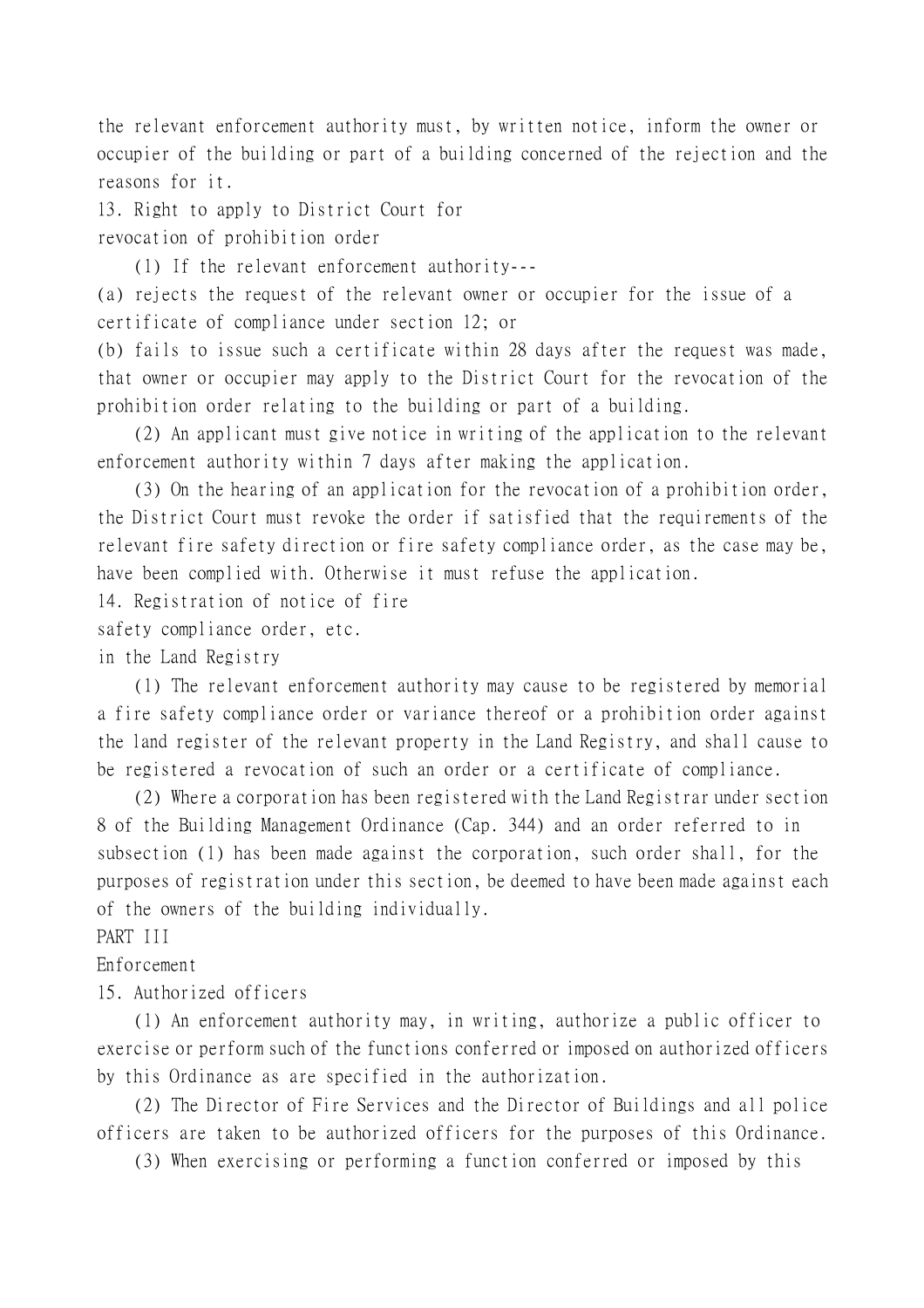Ordinance, an authorized officer---

(a) may be assisted by such persons as the officer reasonably requires in order to exercise or perform the function; and

(b) must, if required to do so, produce for inspection the officer's identity card and, except in the case of the persons referred to in subsection (2), the authorization issued to the officer under subsection (1).

16. Power to enter a building, etc. and

other powers of authorized officers

(1) An authorized officer may enter and inspect a building or part of a building without warrant if the officer reasonably believes that---

(a) it is or may be a composite building or domestic building or a part thereof; or

(b) an offence against this Ordinance is being or has been committed therein.

(2) An authorized officer may also enter and inspect a building or part of a building without warrant in order to ascertain whether or not a fire safety direction or fire safety compliance order, as the case may be, made in respect of it has been complied with.

(3) If, on the application of an enforcement authority, it is proved to the satisfaction of a magistrate on sworn information---

(a) that admission to a building or part of a building has been refused, or that refusal of admission is reasonably expected, or that it is unoccupied or that the case is one of urgency; and

(b) that there is a good reason for an authorized officer to enter it,

the magistrate may issue a warrant authorizing an authorized officer to enter the building or part of a building with such force as may be necessary.

(4) On leaving an unoccupied building or part of a building entered in accordance with this section, an authorized officer must ensure that it is as effectively secured against trespassers as the officer found it at the time of entry.

(5) A warrant issued under this section continues in force for 1 month from the date of its issue or until the purpose for which entry is required has been fulfilled, whichever first occurs.

17. Authorized officer may request

information about ownership or

occupation of building

(1) An authorized officer may ask a person to provide information that may identify an owner or occupier of a composite building or a domestic building or part of such a building, but only if---

(a) the officer reasonably believes that the person has the information; and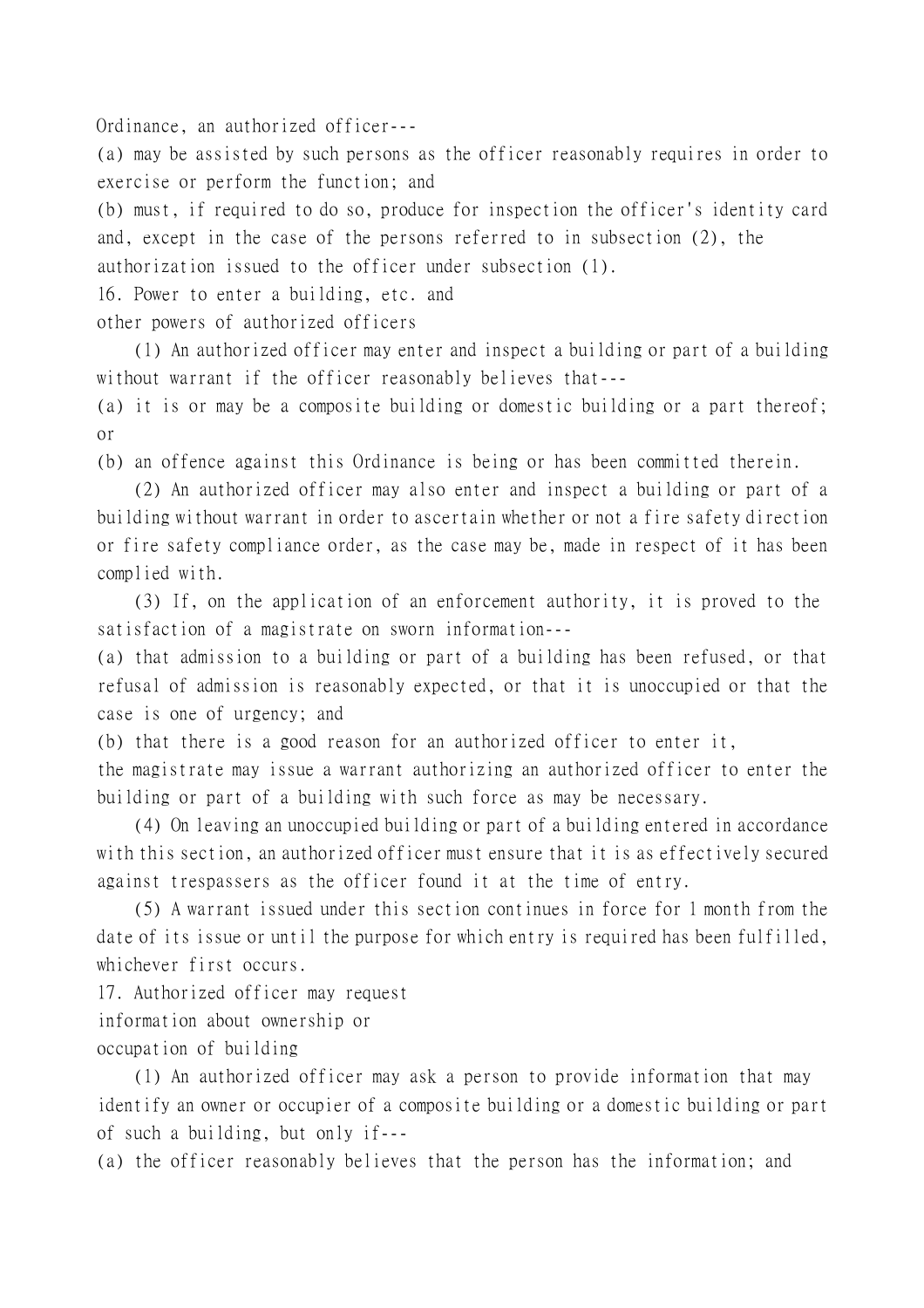(b) the information is not readily available by an inspection of a public record. (2) A person who, without reasonable excuse---

(a) refuses to answer a question put to the person under subsection (1); or (b) provides an answer that the person knows or ought reasonably to know is false or misleading,

is guilty of an offence and is liable on conviction to a fine at level 4.

18. Offence to obstruct certain persons

exercising or performing functions

under this Ordinance

Any person who, without reasonable excuse, resists, obstructs or delays a person who is exercising or performing, or attempting to exercise or perform, a function conferred or imposed by this Ordinance is guilty of an offence and is liable on conviction to a fine at level 4 and to imprisonment for 6 months.

19. Offences by persons concerned in

management of body corporate

 $(1)$  If---

(a) a person convicted of an offence under this Ordinance is a body corporate; and (b) it is proved that the offence was committed with the consent or connivance of, or was attributable to any neglect on the part of, a director of, or other person concerned in the management of, the body,

the director or other person so concerned also commits the offence.

 $(2)$  If---

(a) a person convicted of an offence under this Ordinance is a member of a partnership; and

(b) it is proved that the offence was committed with the consent or connivance of, or was attributable to any neglect on the part of, any other person concerned in the management of the partnership,

the person so concerned also commits the offence.

PART IV

Miscellaneous

20. Government not liable for certain

matters

(1) A person to whom this section applies does not incur liability for damages only because of a failure to exercise or perform a function conferred or imposed by this Ordinance.

(2) This section applies to the Government, the enforcement authorities and all authorized officers.

21. Authorized officers not personally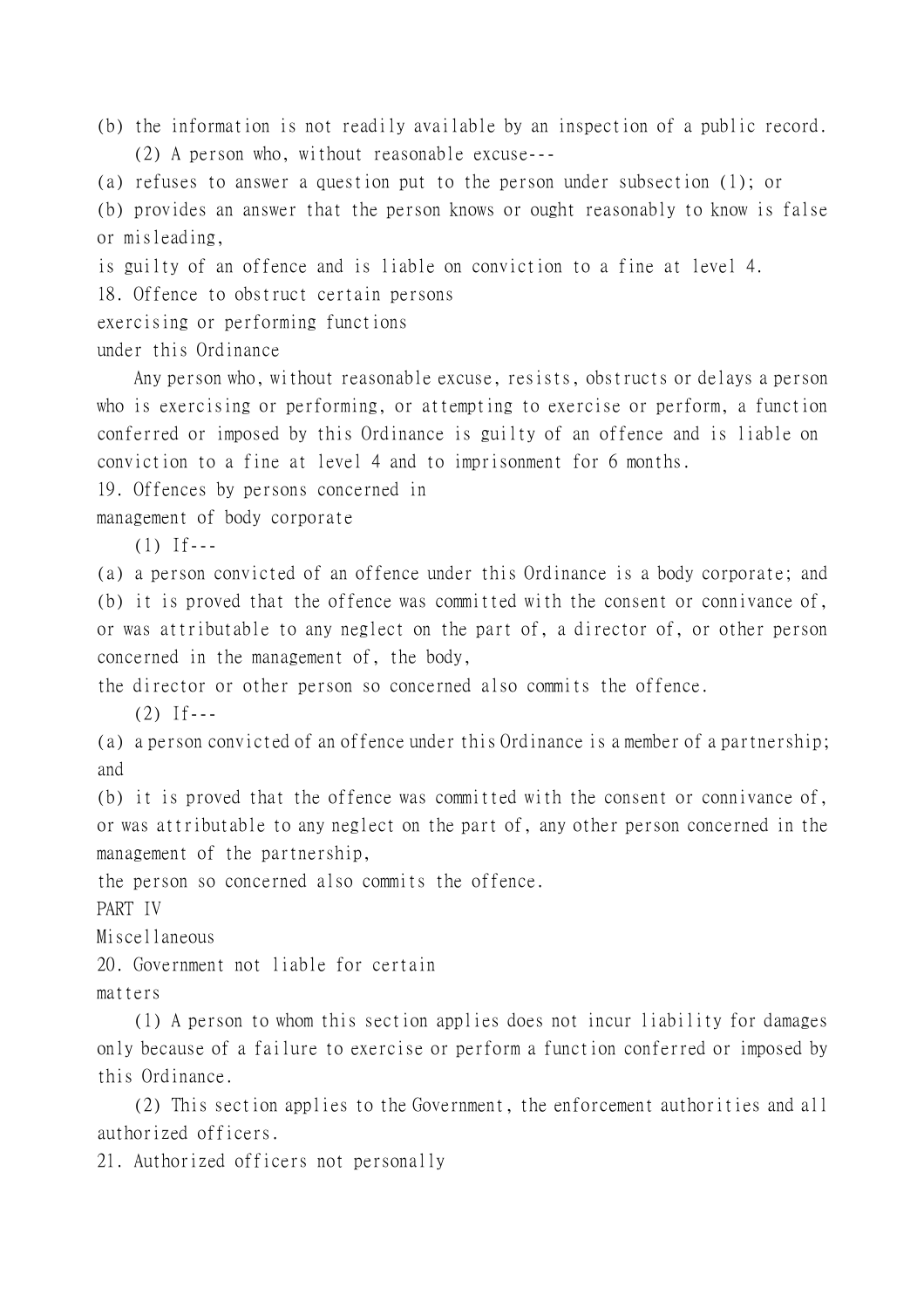liable for certain acts and omissions

(1) An authorized officer is not personally liable for any act done or omitted to be done by the officer while exercising or performing a function conferred or imposed by this Ordinance if the officer did or omitted to do the act in the honest belief that the act or omission was required or authorized by or under this Ordinance.

(2) Subsection (1) does not affect any liability that the Government may have because an authorized officer has done or omitted to do an act to which that subsection applies.

22. Offence to disclose information

obtained officially

(1) A person who, without lawful authority, discloses to another person information obtained while exercising or performing a function conferred or imposed on the person by this Ordinance is guilty of an offence and is liable on conviction to a fine at level 5 and to imprisonment for 6 months.

(2) A person has lawful authority to disclose information if the person discloses the information---

(a) in order to exercise or perform a function conferred or imposed by this Ordinance;

(b) in connection with proceedings brought under this Ordinance;

(c) in accordance with an order of the District Court; or

(d) with the consent of all persons who are entitled to have the information kept confidential.

(3) For the purposes of subsection (2), information that a person is entitled to have kept confidential includes, but is not limited to, information that concerns the trade, business or profession of the person or another person with whom the person has business dealings.

23. How documents are to be served for

purposes of this Ordinance

A document to be given or served under this Ordinance may be given or served--- (a) in the case of a person who is not a body corporate---

(i) by delivering it to the person personally; or

(ii)by sending it by registered post in a letter addressed to the person at the person's usual place of residence or business or, if the person's address is unknown, addressed to the person's last known place of residence or business; or (b) in the case of a person that is a body corporate---

(i) by delivering it to any place in Hong Kong at which the body carries on business and giving it to a person apparently concerned in the management of, or apparently employed by, the body; or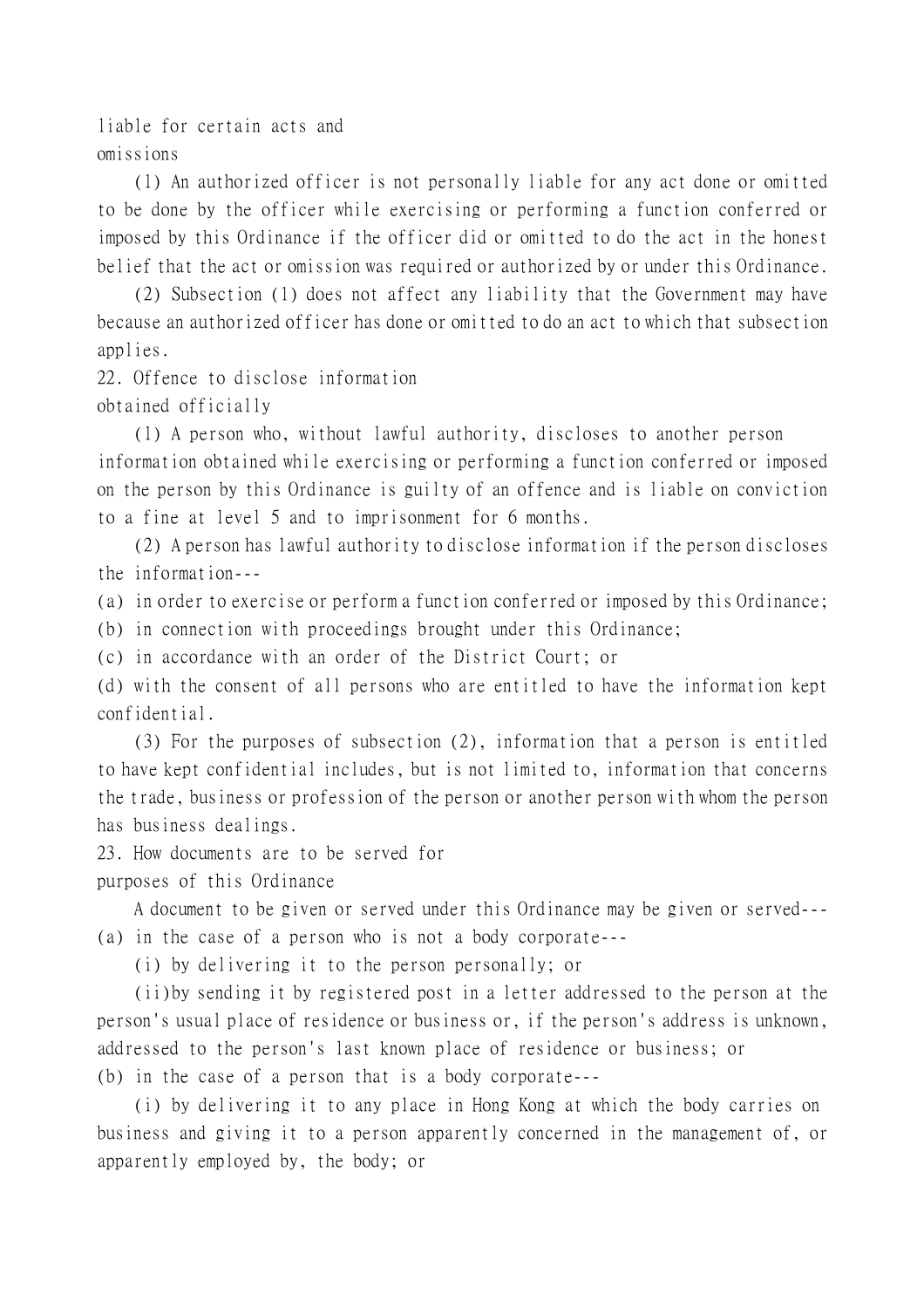(ii)by sending it to the body by registered post in a letter addressed to the body at its registered office in Hong Kong or at any place in Hong Kong at which the body carries on business.

24. Chief Executive in Council

may make regulations

The Chief Executive in Council may make regulations---

(a) prescribing anything required or permitted to be prescribed by regulations under this Ordinance; and

(b) generally providing for the better carrying into effect of the provisions and purposes of this Ordinance.

25. Effect of substituted or amended

codes of practice

(1) If a code of practice specified in a Schedule to this Ordinance is substituted or amended, the substituted code or the code as amended applies for the purposes of this Ordinance only when---

(a) the Legislative Council has passed a resolution declaring that the substituted code or the code as amended is to apply for those purposes;

(b) the reference to the code in the Schedule is amended in accordance with subsection (2); and

(c) that amendment has taken effect.

(2) If the Legislative Council has passed a resolution declaring that a substituted code or a code as amended is to apply for the purposes of this Ordinance, the Secretary for Security may, by order published in the Gazette, amend the relevant Schedule by substituting the reference to the substituted or amended code for the reference to the code then specified in that Schedule.

(3) Such an amendment takes effect on the date on which the order is published in the Gazette or on such later date as may be specified in the order.

```
SCHEDULE 1 [ss. 5(1), (2) &
```

```
(10) & 25]
```
Fire Safety Measures to be Complied with

by Owners of Composite Buildings in

Respect of Parts Intended for

Non-Domestic Purposes

1. Provision of fire service installations

and equipment

In relation to the provision of fire service installations and equipment, requirements with which an owner of a composite building, in respect of a part intended for non-domestic purposes, can be directed to comply under section 5(1) and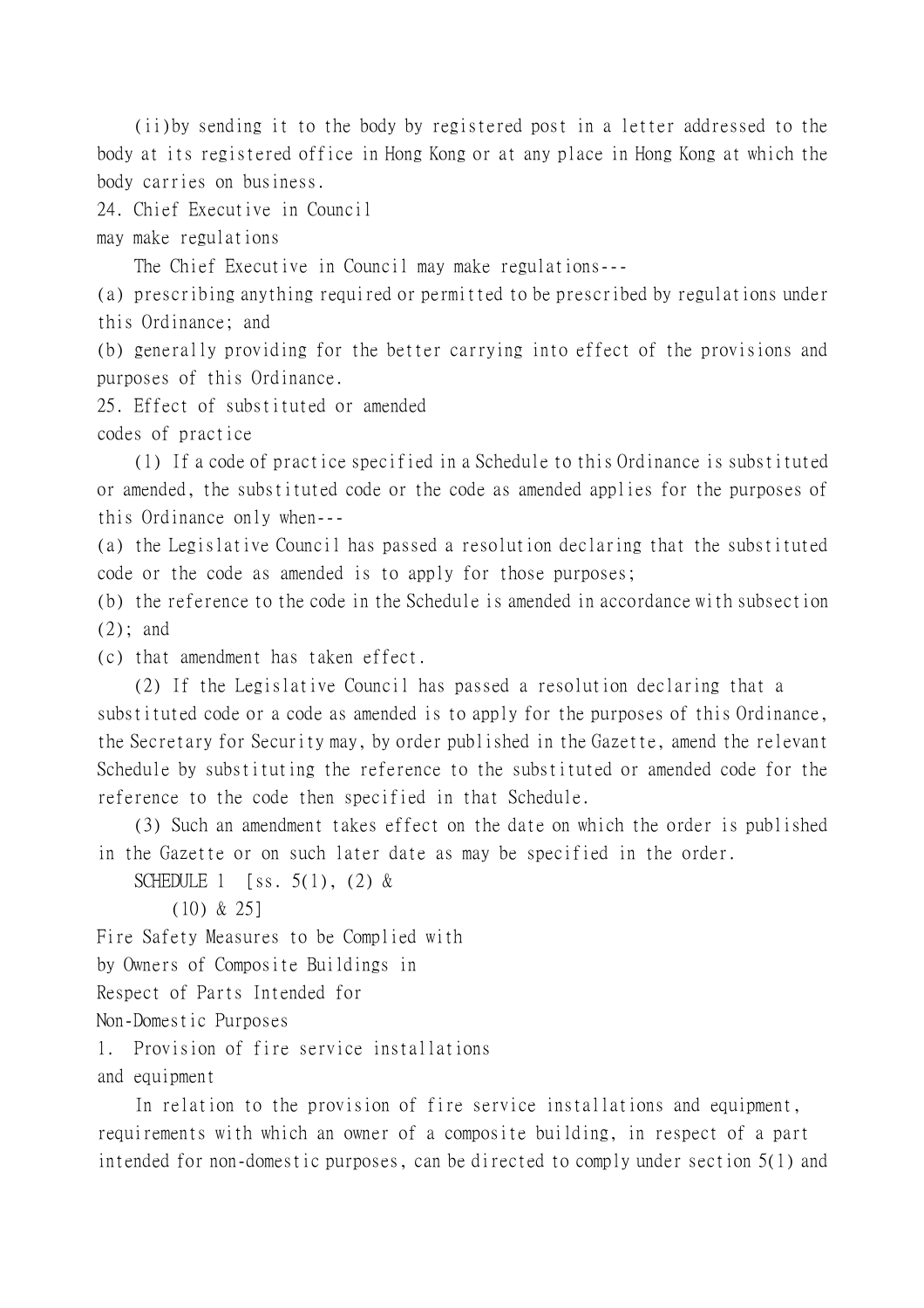(2) of this Ordinance are the following---

(a) a requirement to provide or improve an automatic sprinkler system, with or without a direct link to the Fire Services Department, to control the spread of fire and sound an alarm;

(b) a requirement to provide or improve a fire hydrant and hosereel system as a source of water supply for fire fighting;

(c) a requirement to provide or improve a manual fire alarm system to alert occupants of the building in the event of fire;

(d) a requirement to provide or improve emergency lighting within the common areas so as to facilitate the evacuation of occupants of the building in the event of a power failure;

(e) a requirement to provide or improve an automatic cut-off device for the mechanical ventilating system to limit the spread of smoke through the ventilating system, where one is provided, but only if the system forms an integral part of the part of the building intended for non-domestic purposes and also serves other separately occupied areas or parts intended for non-domestic purposes; and (f) a requirement to provide or improve other fire service installations and equipment in accordance with the requirements specified in the Code of Practice for Minimum Fire Service Installations and Equipment 1994, as published by the Director of Fire Services and printed by the Government Printer.

The detailed specifications and requirements of the installations and equipment under paragraphs (a) to (e) are set out in the Code of Practice for Minimum Fire Service Installations and Equipment 1994, as published by the Director of Fire Services and printed by the Government Printer.

2. Fire safety construction

In relation to fire safety construction, requirements with which an owner of a composite building, in respect of a part intended for non-domestic purposes, can be directed to comply under section 5(1) and (2) of this Ordinance are the following---

(a) in relation to means of escape---

(i) the improvement of staircases in terms of their width and number;

(ii)the protection of exit routes and staircases with separating walls of fire resisting construction;

(iii) the improvement of exit arrangements in terms of exits from rooms, storeys and ground storeys, access to staircases, direct distance or travel distance;

(iv)the provision of fire doors;

(b) in relation to means of access for fire fighting and rescue---

(i) the improvement of at least one of the existing lifts; or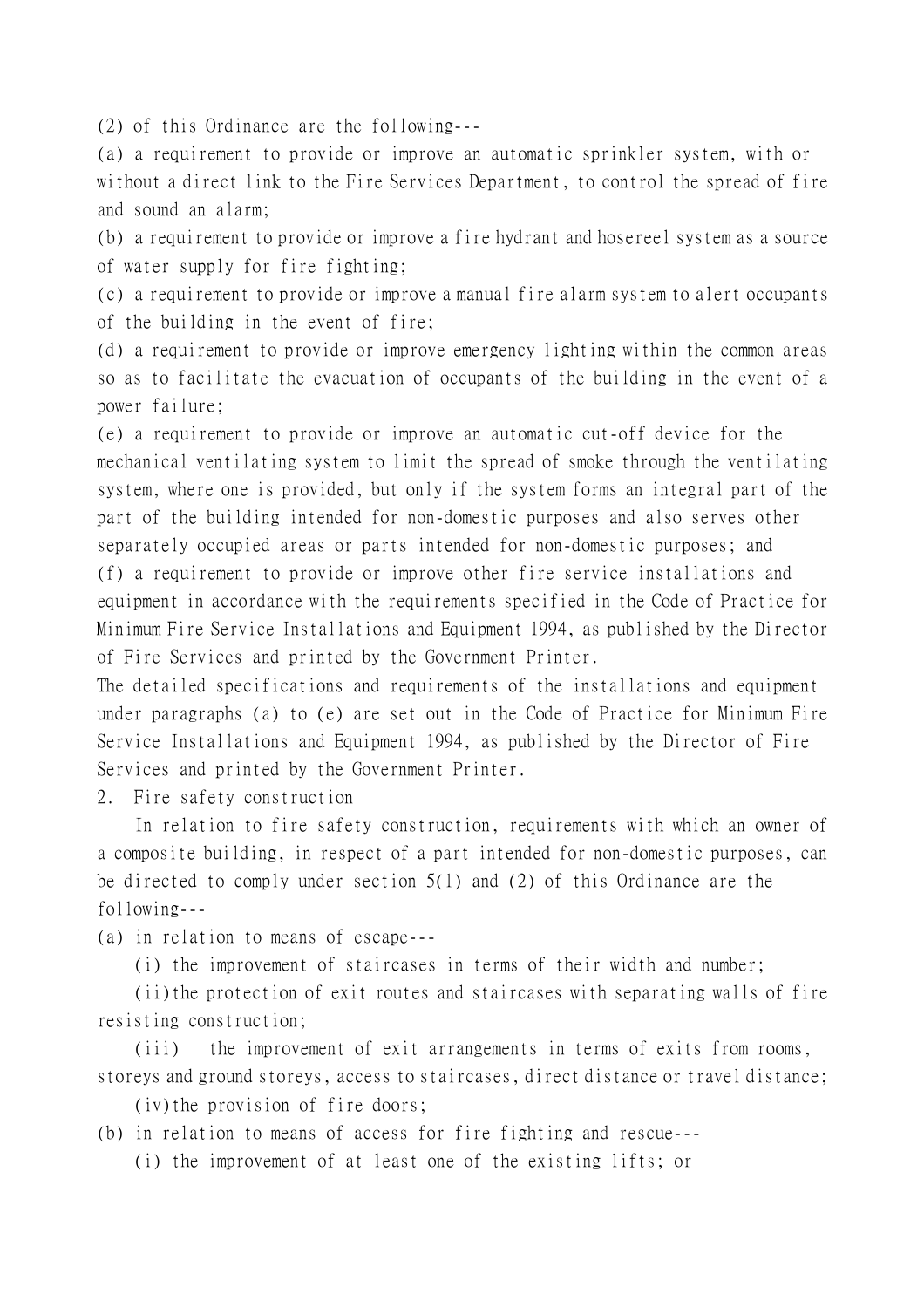(ii)the installation of a new lift, up to the standard for fireman's lifts; (c) in relation to fire resisting construction---

(i) the improvement of fire resistance of external walls and the protection of openings therein to inhibit the spread of fire to adjoining buildings;

(ii)the provision of fire resisting separation between different parts in a building;

(iii) the provision of smoke vents to basements.

The detailed requirements on the design, construction or installation in relation to construction requirements in paragraphs (a) to (c) are set out in the following codes of practice published by the Director of Buildings and printed by the Government Printer---

(i) the Code of Practice for the Provision of Means of Escape in Case of Fire 1996;

(ii)the Code of Practice for Fire Resisting Construction 1996; and

(iii) the Code of Practice for Means of Access for Firefighting and Rescue 1995.

------------------------------

SCHEDULE 2 [ss.  $5(1)$ ,  $(2)$  &

(10) & 25]

Fire Safety Measures to be Complied with by

Owners of Composite Buildings in Respect

of Parts Intended for Domestic

Purposes and by Owners

of Domestic Buildings

1. Provision of fire service installations

and equipment

In relation to the provision of fire service installations and equipment, requirements with which an owner of a composite building, in respect of a part intended for domestic purposes, and an owner of a domestic building can be directed to comply under section 5(1) and (2) of this Ordinance are the following--- (a) a requirement to provide or improve a fire hydrant and hosereel system as a source of water supply for fire fighting;

(b) a requirement to provide or improve a manual fire alarm system to alert occupants of the building in the event of fire; and

(c) a requirement to provide or improve emergency lighting within the common areas so as to facilitate the evacuation of occupants of the building in the event of a power failure.

The detailed specifications and requirements of the installations and equipment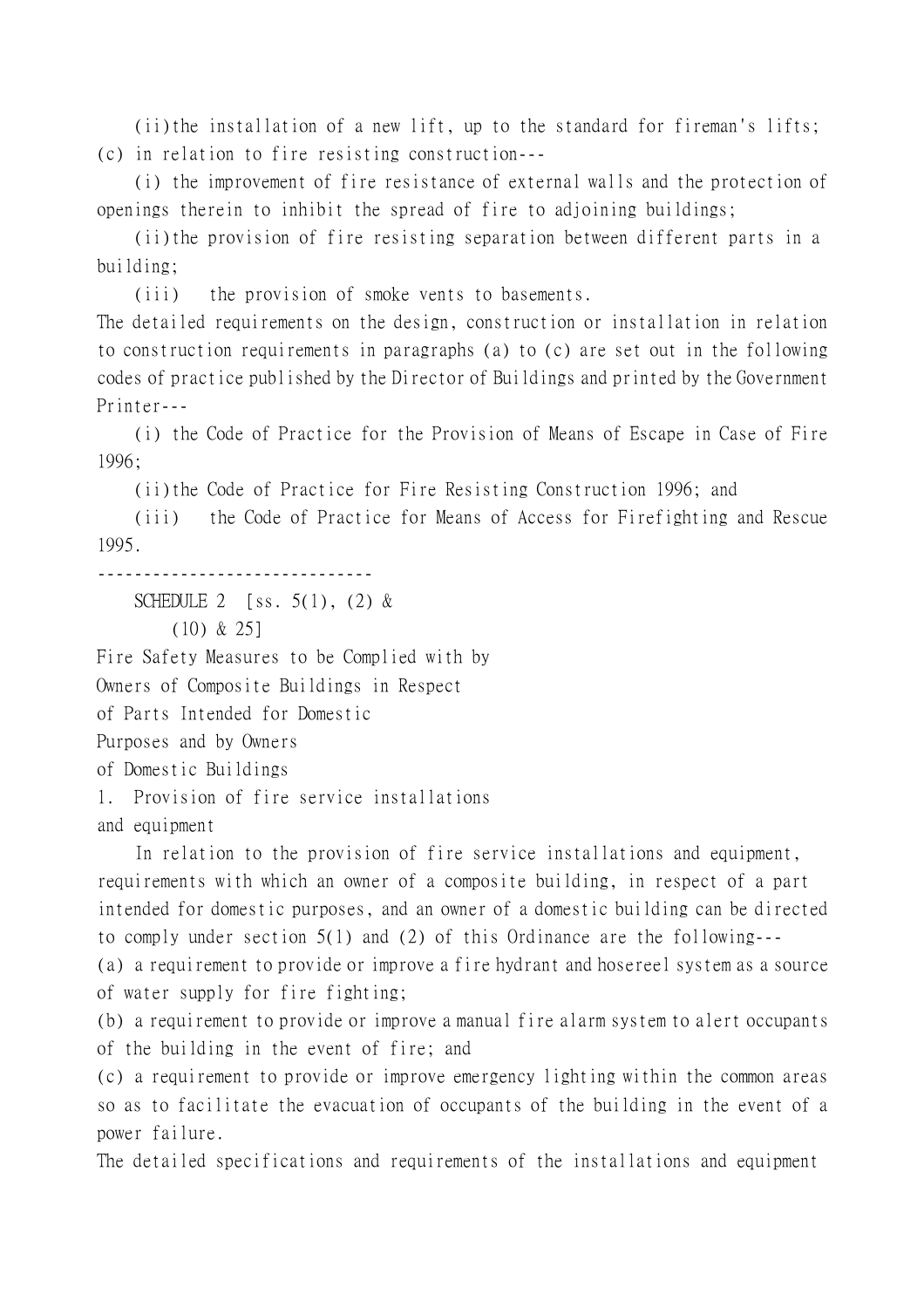under paragraphs (a) to (c) are set out in the Code of Practice for Minimum Fire Service Installations and Equipment 1994, as published by the Director of Fire Services and printed by the Government Printer.

2. Fire safety construction

In relation to fire safety construction, requirements with which an owner of a composite building, in respect of a part intended for domestic purposes, and an owner of a domestic building can be directed to comply under section 5(1) and (2) of this Ordinance are the following---

(a) the protection of staircases with separating walls of fire resisting construction;

(b) the improvement of exit arrangements in terms of exit from the parts used for domestic purposes to the street;

(c) the provision of fire doors.

The detailed requirements on the design, construction or installation in relation to construction requirements in paragraphs (a) to (c) are set out in the following codes of practice published by the Director of Buildings and printed by the Government Printer---

(i) the Code of Practice for the Provision of Means of Escape in Case of Fire 1996;

(ii)the Code of Practice for Fire Resisting Construction 1996; and

(iii) the Code of Practice for Means of Access for Firefighting and Rescue 1995.

SCHEDULE 3 [ss. 5(3) & 25]

Fire Safety Measures to be Complied with

by Occupiers of Composite Buildings

in Respect of Parts Intended for

Non-Domestic Purposes

1. Provision of fire service installations

and equipment

In relation to the provision of fire service installations and equipment, requirements with which an occupier of a composite building, in respect of a part intended for non-domestic purposes can be directed to comply under section 5(3) of this Ordinance are the following---

(a) a requirement to provide or improve emergency lighting within the area he occupies so as to facilitate the evacuation of the area in the event of a power failure;

(b) a requirement to provide or improve an automatic cut-off device for the mechanical ventilating system to limit the spread of smoke through the ventilating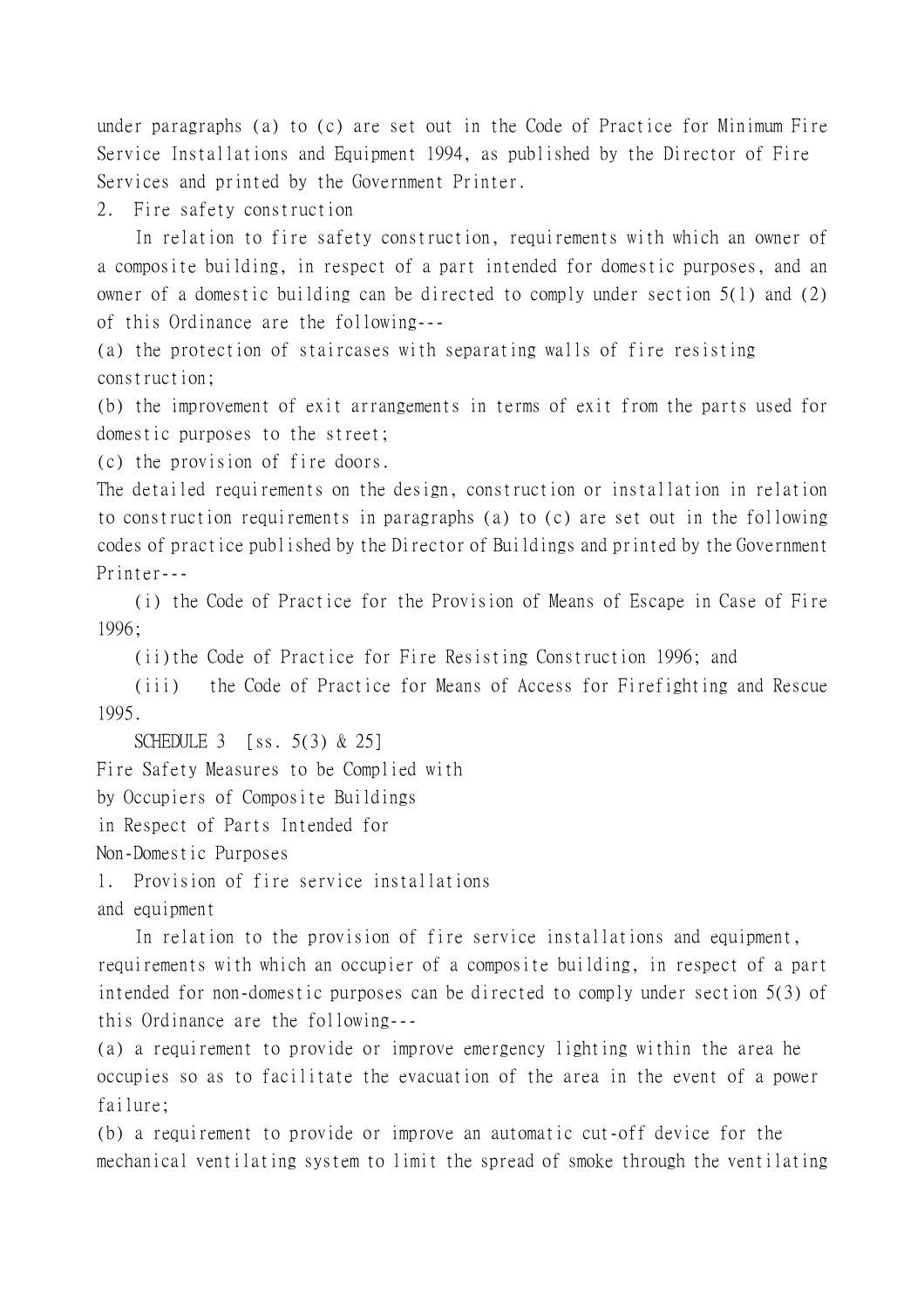system, but only if the system does not serve other separately occupied areas of the part of the building intended for non-domestic purposes and the system---

(i) has a capacity to process air at a rate exceeding 1 cubic metre per second; or

(ii)serves more than one fire compartment located within such part.

2. Definition

In this Schedule---

"fire compartment" (防火間), in relation to a building, means a part of the building that is physically separated from adjoining parts by walls, and by a floor and ceiling, that meets the standard of fire resistance prescribed by the Code of Practice for Fire Resisting Construction 1996, as published by the Director of Buildings and printed by the Government Printer.

Explanatory Memorandum

The purpose of this Bill is to provide authority for the Director of Buildings and the Director of Fire Services to require the owner of a composite building or a domestic building built in 1987 or earlier, or a part thereof, to provide or improve the fire safety measures in the building.

2. The Bill---

(a) empowers the relevant enforcement authority to serve on the owner of such a building or, in the case of the non-domestic part of a composite building, the occupier, with a fire safety direction and creates an offence for failure to comply with such a direction (clause 5);

(b) empowers a magistrate who convicts a person of failure to comply with a fire safety direction to make a fire safety compliance order and creates an offence for failure to comply with such an order (clause 6);

(c) empowers the District Court to make an order prohibiting occupation of a building or part of a building where a fire safety direction or fire safety compliance order is not being complied with and there could be substantial fire risks if the building or part of a building continues to be occupied (clauses 7 and 8);

(d) creates an offence for occupying a building contrary to a prohibition order  $(clause 9)$ ;

(e) provides for the posting of a prohibition order at the building or part of a building (clause 10);

(f) provides for the removal of persons from a building or part of a building where there is a prohibition order in effect (clause 11);

(g) empowers an owner or occupier to request a certificate of compliance from the relevant enforcement authority (clause 12);

(h) empowers the owner or occupier to apply to the District Court for the revocation